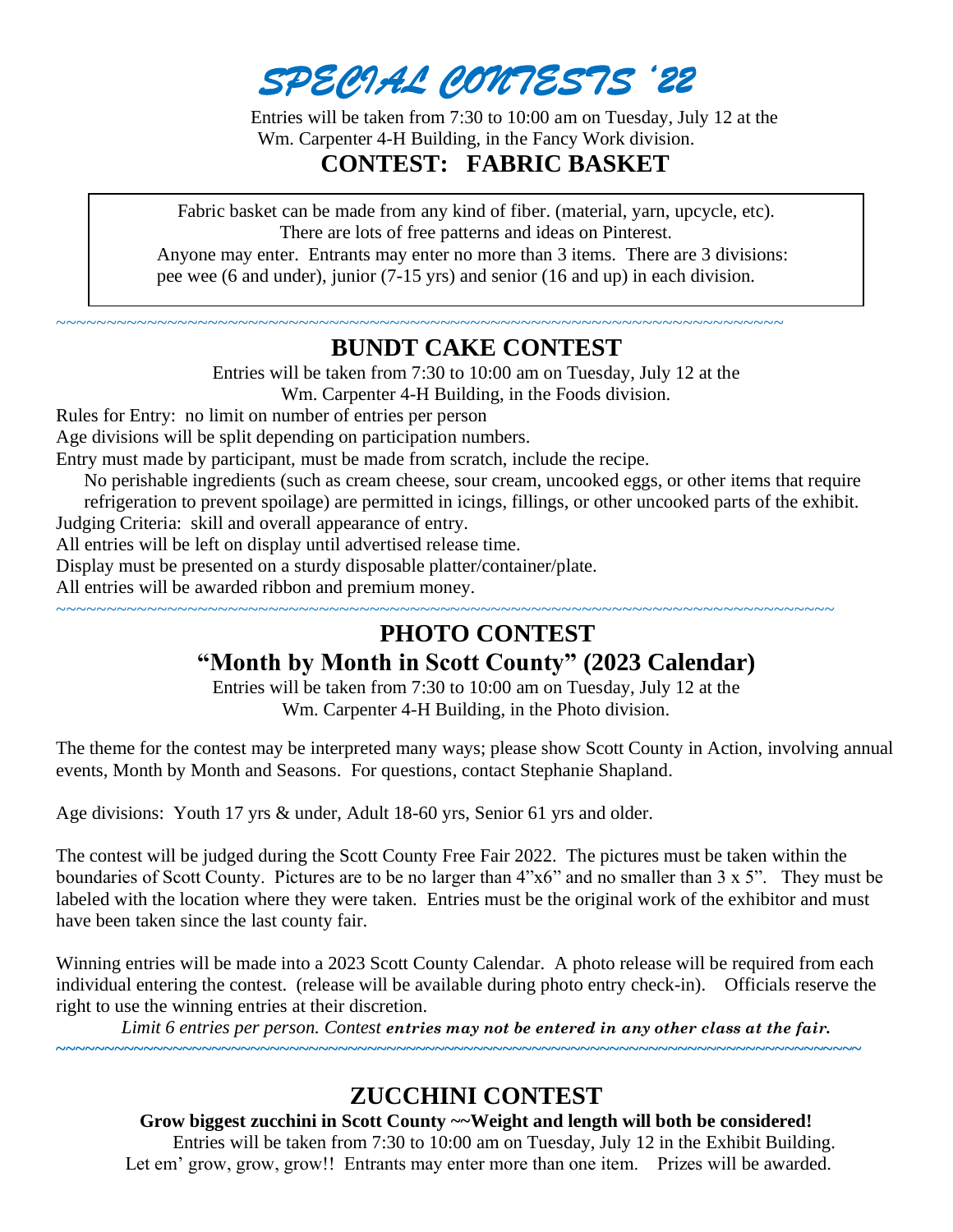

## **Table Setting Contest ~~ 4-H & Open Class**

Entries will be taken from 7:30 to 10:00 am on Tuesday, July 12 at the Wm. Carpenter 4-H Building, in the Foods division.

1. 4-H entrants must be enrolled in the Foods & Nutrition project, other 4-H'ers may enter in open class. Preregistration by July 1<sup>th</sup> for the contest is required. Only one place setting per person is allowed

#### *2. You will have up to 30 minutes to set up your display. Set up times will be Tuesday, July 12 from 9:30am to 10:00am at the William Carpenter 4-H building.*

3. You will not be judged while setting up your display.

4. Each setting will have 24 x 30 inches to work within. The table area will be marked. Practice at home to be sure you don't exceed your space. Centerpieces are acceptable if appropriate.

5. Plan a well-balanced menu that you would prepare. Menu should be appropriate for your skill level. Type or print menu on a 5 x 8 card or paper. Indicate your theme and your name on the card. You will also need to fill out an age appropriate entry card for your display

6. We suggest you label everything with your name. Valuable or sentimental items should not be included in the displays. We will not be responsible for broken or lost items.

7. Complete construction of table setting must be done at fair **by the 4H member or exhibitor.** Only exhibitors will be allowed in contest area.

8. Ribbons will be given should they merit. 4-H are not eligible for over-all grand prize for Foods and Nutrition.

9. No alcoholic beverages in the menu or objectionable themes will be allowed and are subject to disqualification by choice of superintendents or judge.

# **ROUND HAY BALE CONTEST**

~~~~~~~~~~~~~~~~~~~~~~~~~~~~~~~~~~~~~~~~~~~~~~~~~~~~~~~~~~~~~~~~~~~~~~~~~~~~~~~~

A round hay bale will be provided for each participant or group. Hay bale must be reserved by July 1. Entries will be judged on eye appeal, construction, use of material and creativity. Bales will be available to decorate beginning Monday July 11. Decorating must be done by Tues. July 12, 10am. Bales to be undecorated and area cleaned up by Saturday, July 16, 4 pm. Bales should be decorated with good, clean wholesome nature. No vulgar or suggestive decorations will be allowed.

Decorations should be weather and wind-proof. They must be checked and maintained daily.

No commercial of political party signs of any kind are allowed.

Contest will be sponsored by the Scott County Farm Bureau Board.

# **SCOTT COUNTY MARKET WHEAT SHOW**

~~~~~~~~~~~~~~~~~~~~~~~~~~~~~~~~~~~~~~~~~~~~~~~~~~~~~~~~~~~~~~~~~~~~~~~~~~~~~~~~~~

Wheat samples will be collected at the Scott County elevators during harvest. Or individuals may bring a five (5) pound sample to the Scott County Extension Office, by July 5th.

The wheat will be tested for test weight and protein and placed to first, second and third places, in the following classes: KSU HRW varieties, Other Public HRW Varieties, HRW Blends, Westbred HRW varieties, All Hard White Varieties, and Other. The top two in each class will compete for the Champion and Reserve Champion Wheat. Qualifying entries will also go on to the Kansas State Fair.

The wheat samples will be on display during the fair.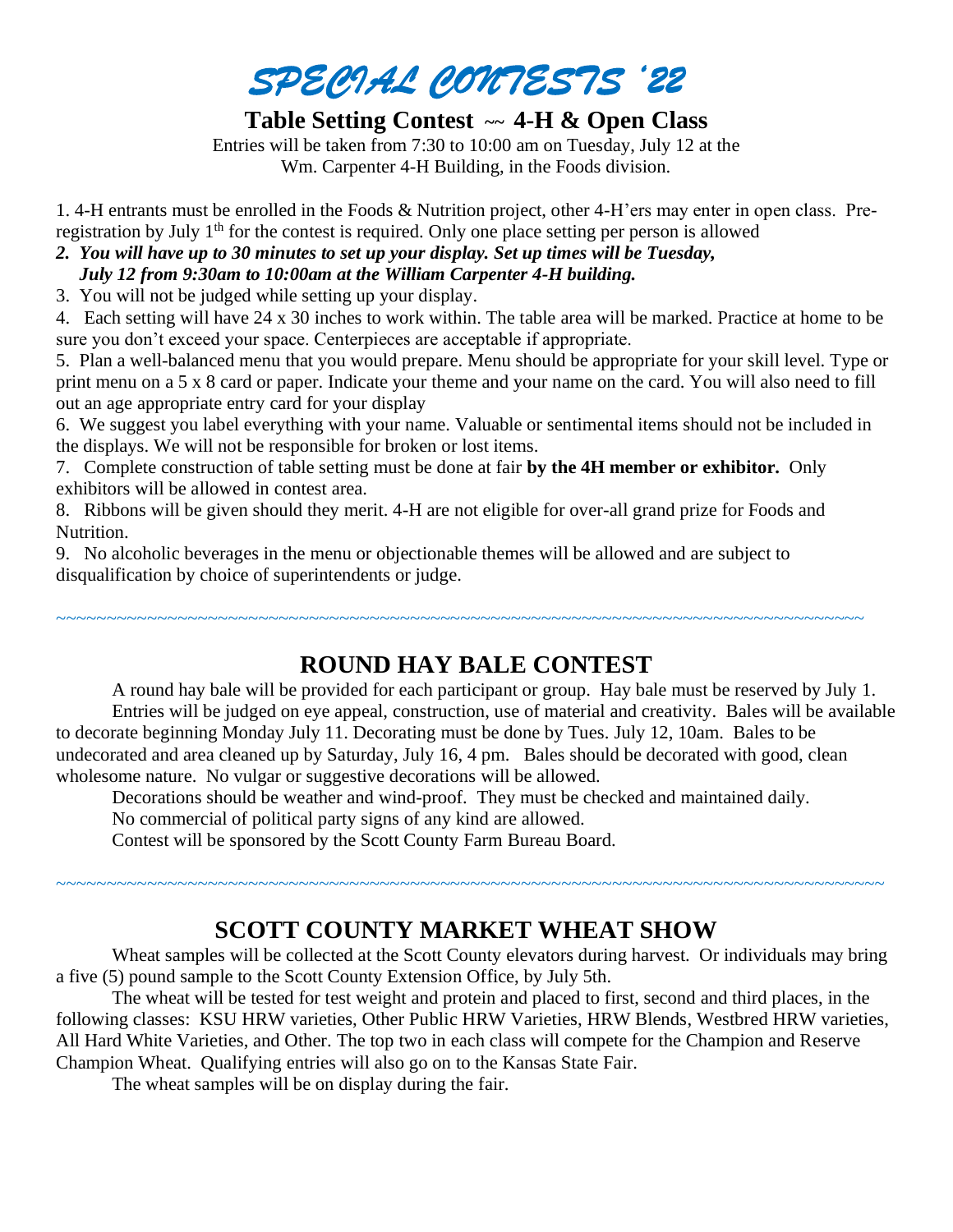# *Beautification in a Bucket Challenge Flower Department 2022*

Rules & How To:

5 gallon planters work great for growing annuals & veggie crops, but there are a few things you will need to do before planting your bucket to make sure it will survive the summer and the decoration.

- Find a 5-gallon bucket
- Drill server 3/4 inch drain holes in the bottom
- If painting the bucket, scratch the outside of the bucket and inside rim with course sandpaper or steel wool so paint will adhere to the surface
- Wash & disinfect the bucket with alcohol or bleach water, rinse and allow to dry completely before continuing with the decoration. Paint the planter with primer, using spray paint or brush on paint, and let dry. Decorations allowed. No vulgar or suggestive decorations allowed.
- Paint the outside of the planter and inside rim with your choice of color. It may take a couple of coats of paint, let dry at least 10 minutes between coats.

After the bucket is decorated, it's time to plant!

- Fill the bucket part way full of packing peanuts or plastic water bottles. This will help with drainage and the weight of the bucket.
- Plant flowers, herbs, veggies and succulents. No noxious weeds allowed.
- Exhibits will be judged on creativity, durability of design and health of plants combined for an overall presentation.
- Entries will be taken in Exhibit Building, Tuesday July 12 7:30-10am; release Saturday July 16, 4-5:00 pm *Divisions classes will be broken after entries come in. Prizes will be awarded*